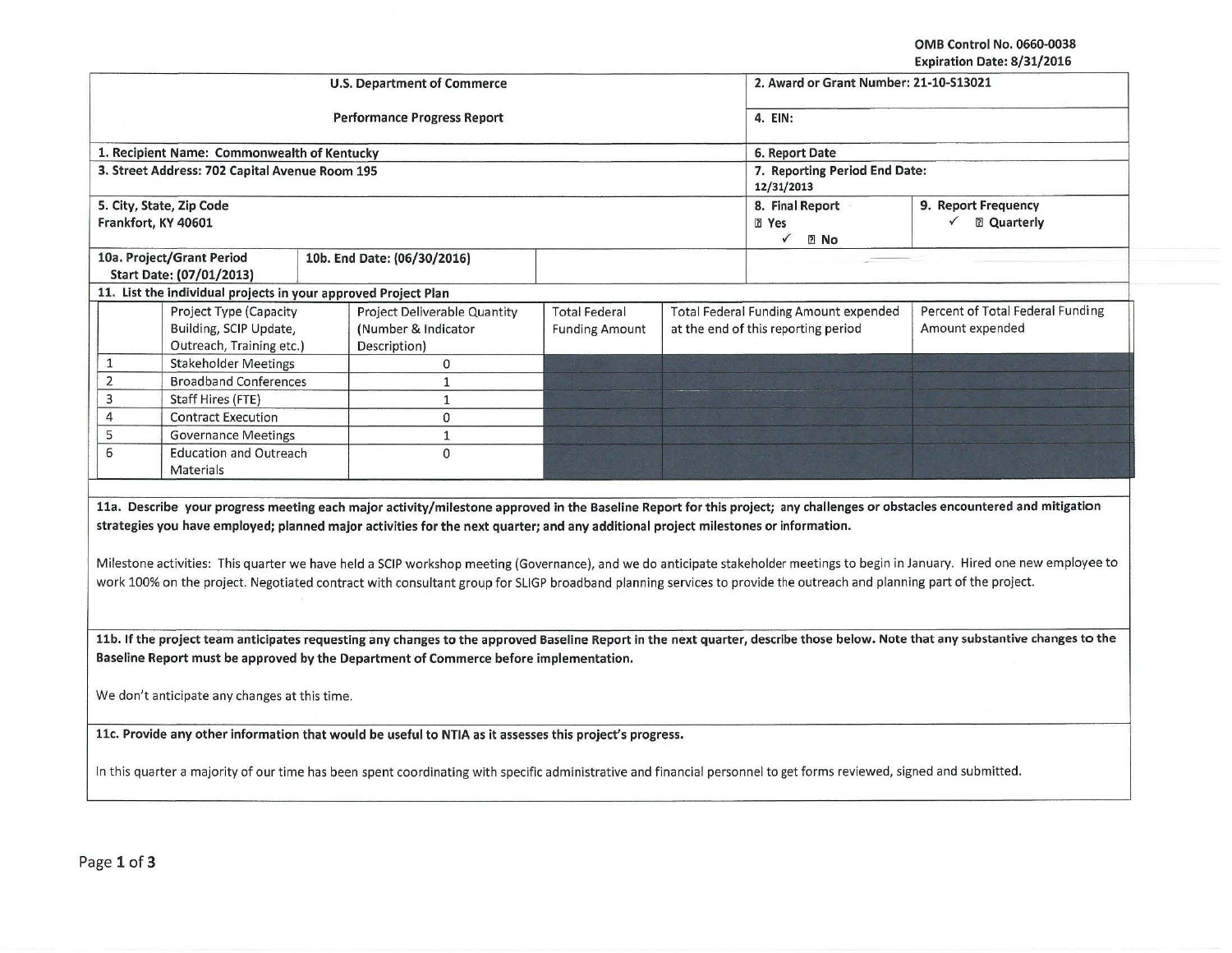lld. Describe any success stories or best practices you have identified. Please be as specific as possible.

## 12. Personnel

12a. If the project is not fully staffed, describe how any lack of staffing may impact the project' s time line and when the project will be fully staffed.

There are several additional part time staff members that may be added when outreach begins.

12b. Staffing Table

| Job Title            | FTE % | <b>Project(s) Assigned</b>             | Change                |
|----------------------|-------|----------------------------------------|-----------------------|
| <b>SWIC</b>          | 50%   | Provide oversight of the SLIGP project | Started work on SLIGP |
| <b>Staff Member</b>  | 50%   | Provide administrstive support         | Started work on SLIGP |
| <b>Stafff Member</b> | 100%  | Provide Project Support                | Support of SLIGP      |

Add Row Remove Row

## 13. Subcontracts (Vendors and/or Subrecipients)

13a. Subcontracts Table -Include all subcontractors. The totals from this table must equal the "Subcontracts Total" in Question 14f.

| Name                      | Subcontract Purpose | Type<br>(Vendor/Subrec.) | RFP/RFQ<br>Issued<br>(Y/N) | Contract<br>Executed<br>(Y/N) | Start<br>Date | End<br>Date | <b>Total Federal</b><br><b>Funds Allocated</b> | <b>Total Matching</b><br><b>Funds Allocated</b> | Project and % Assigned |
|---------------------------|---------------------|--------------------------|----------------------------|-------------------------------|---------------|-------------|------------------------------------------------|-------------------------------------------------|------------------------|
| Website<br>Development    |                     | Vendor                   | N                          | N                             |               |             | \$225,000                                      |                                                 |                        |
| Data<br>Collection        |                     | Vendor                   | N                          | N                             |               |             | \$500,000                                      |                                                 |                        |
| Contractor/<br>Consultant |                     | Vendor                   | N                          | N                             |               |             | \$543,750                                      |                                                 |                        |

Add Row Remove Row

13b. Describe any challenges encountered with vendors and/or subrecipients.

We hired a consultant group to provide outreach services and other planning or project related duties that may be required.

Page 2 of 3